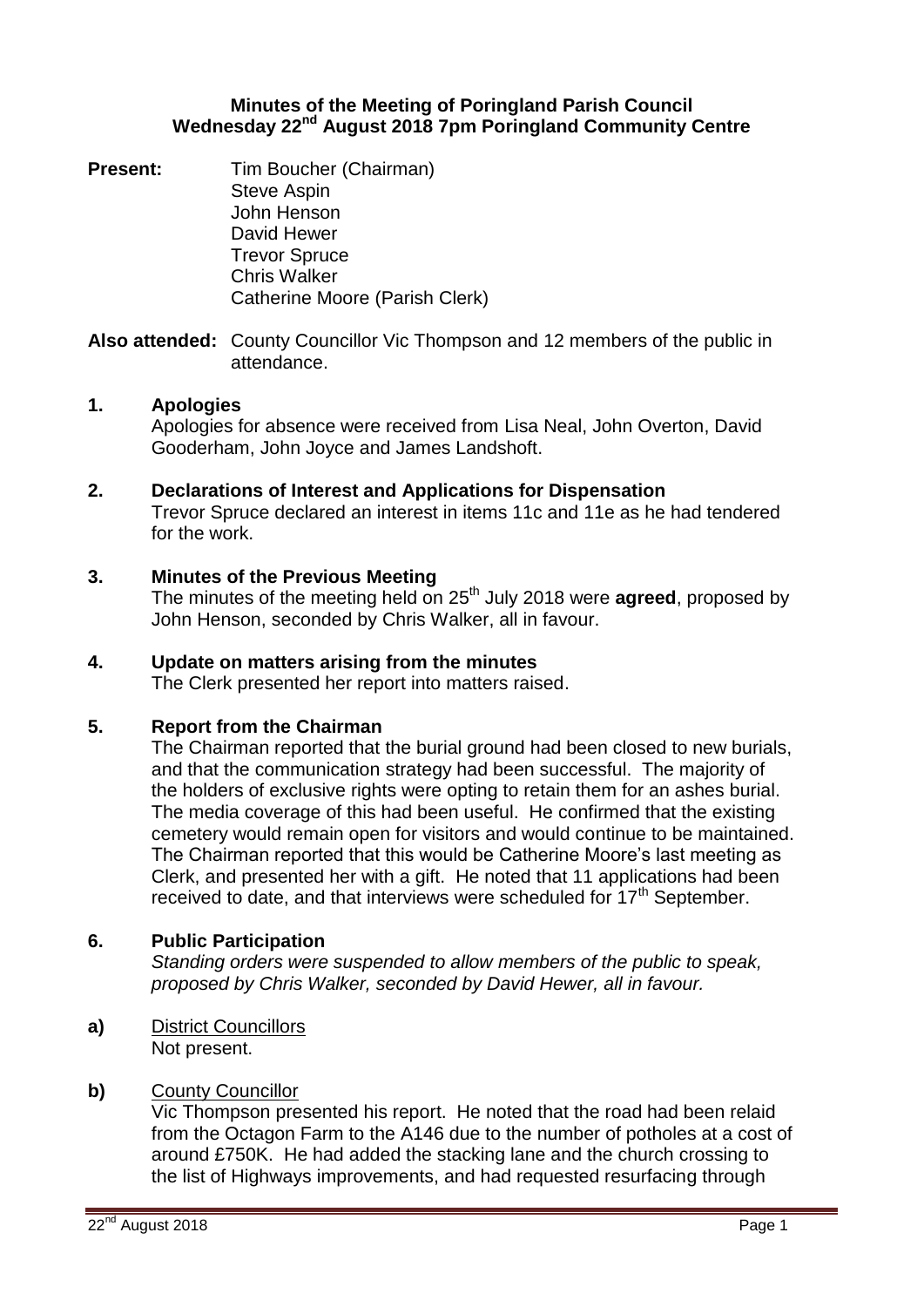Poringland village.

# **c)** Public Participation

A member of the public stated that they objected to the Greenfall planning application as the area suffered from surface water flooding, with water entering existing properties. The proposed property was at the bottom of the dip.

A member of the public noted that they understood from the Neighbourhood Plan that Poringland had reached its quota of housing, and asked how the Greenfall application sat with that. It was confirmed that there wasn't such a thing as housing quotas and that each application was determined on its merit, taking into account the five year land supply.

A member of the public expressed concern about the increase in traffic in Greenfall both from construction and from further development of the site. A member of the public asked whether the refusal of the application for air source heat pumps in Highland meant that they would have to taken down. A copy of the decision notice was not available at the meeting, but it was confirmed this should detail the requirements.

A member of the public asked whether the Council was confident that the works to the footpath on Shotesham Road would begin on 10<sup>th</sup> September. It was confirmed that John Overton had been working closely with the development on this, and that the timescale had been subject to a pricing exercise.

*Standing orders were reinstated.* 

#### **7. Planning**

- **a)** Applications Received
- **i)** 2018/1803 Land to the east of Rectory Lane: Dwelling with double garage, access from Green Fall.

John Henson had viewed the plans and visited the site. He noted that the land was currently in agricultural use and that access would be over a 2M wide culvert. As the application was at outline stage, there was no detail regarding drainage or access. The site was outside the development boundary and would have a high water table similar to the cemetery. It was an isolated form of development, and would set a precedent to develop the whole site. Flooding would be exacerbated by the contours of the site.

It was **agreed** to object to the application based on the comments above, proposed by John Henson, seconded by Chris Walker, all in favour. **Clerk**

#### **b)** Planning Decisions

- **i)** 2018/1112 4 Highland: Retrospective proposal to install 4 air source heat pumps. **REFUSED**
- **ii)** 2018/1302 126B The Street: Extension providing an orangery, bedroom bay window and parking. Converting garage to exercise / treatment / carers accommodation. **APPROVED**

#### **8. Correspondence and Consultations**

**a)** St Marys Road Waiting Restriction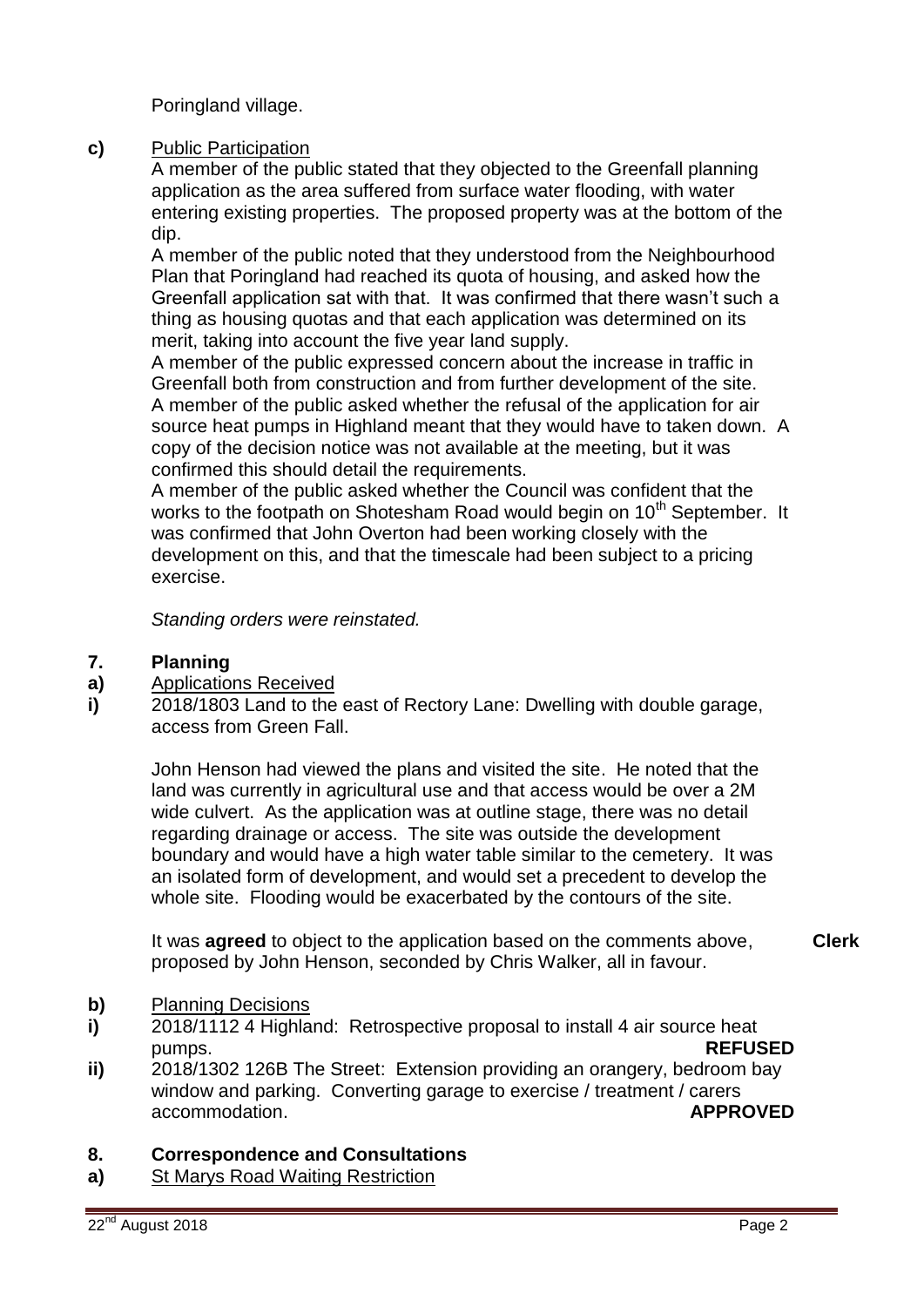Correspondence from Norfolk County Council and South Norfolk Council regarding possible single yellow line with waiting restriction was presented. The Clerk was asked to check whether the Council had the power to spend money on a single yellow line for one stretch of road. Subject to this confirmation, it was **agreed** to engage with South Norfolk Council on their parking scheme to see whether this could fit.

**Clerk**

#### **9. Finance**

**a)** Receipts, Payments, and Bank Reconciliation

The receipts, payments and bank reconciliation for July 2018 were presented and **noted**.

# **b)** Accounts for Payment

It was **agreed** to pay the following accounts, proposed by Trevor Spruce, seconded by David Hewer, all in favour. Trevor Spruce and John Henson would authorise the payments.

|                                | <b>Staff Salaries</b>        | £6,155.10 |
|--------------------------------|------------------------------|-----------|
| <b>HMRC</b>                    | <b>PAYE &amp; NIC</b>        | £2,091.96 |
| <b>Norfolk Pension Fund</b>    | Superannuation               | £2,180.04 |
| <b>BT</b>                      | Telephone and Broadband      | £48.30    |
| Microshade                     | <b>Hosted IT</b>             | £217.62   |
| <b>Norfolk Copiers</b>         | Printing                     | £35.88    |
| <b>Rialtas</b>                 | Software Licence and Support | £786.00   |
| <b>Norfolk ALC</b>             | <b>Clerk Advert</b>          | £30.00    |
| <b>SLCC</b>                    | <b>Clerk Advert</b>          | £210.00   |
| <b>ESPO</b>                    | Paper & Padlocks             | £85.62    |
| P McCarthy                     | Laptop Repair                | £30.00    |
| <b>Bin Dirty</b>               | <b>Bin Cleaning</b>          | £70.00    |
| <b>T</b> Rushmer               | <b>Pest Control</b>          | £75.00    |
| WorldPay                       | <b>Card Machine Charges</b>  | £1.23     |
| J Henson                       | Generator Loan               | £10.00    |
| <b>St John Ambulance</b>       | <b>Fete First Aid</b>        | £165.60   |
| Name withheld                  | <b>Ticket Refund</b>         | £60.00    |
| Audio Electronic Design        | <b>Playing Field CCTV</b>    | £3,532.80 |
| <b>Bartlett Signs</b>          | <b>Rosebery Signs</b>        | £23.40    |
| Name withheld                  | <b>Cemetery Refund</b>       | £230.00   |
| Name withheld                  | <b>Cemetery Refund</b>       | £230.00   |
| <b>Spruce Landscapes</b>       | <b>Grounds Maintenance</b>   | £945.00   |
| Veolia                         | Waste                        | £74.23    |
| <b>Spruce Landscapes</b>       | <b>Installations</b>         | £564.00   |
| Garden Guardian                | <b>Grounds Maintenance</b>   | £1,059.29 |
| <b>Play Inspection Company</b> | Play Inspections             | £270.00   |
| Vortex                         | <b>Grounds Maintenance</b>   | £191.66   |
| Barclaycard                    | Various                      | £1,480.68 |
| <b>Total Gas &amp; Power</b>   | Electricity                  | £776.98   |
| <b>Hollinger Print</b>         | <b>Newsletter Printing</b>   | £143.00   |
| <b>Hugh Crane Cleaning</b>     | <b>Cleaning Materials</b>    | £181.03   |
| Name withheld                  | <b>Cemetery Refund</b>       | £500.00   |
| Name withheld                  | <b>Cemetery Refund</b>       | £1,320.00 |
| Name withheld                  | <b>Cemetery Refund</b>       | £200.00   |
| Name withheld                  | <b>Cemetery Refund</b>       | £500.00   |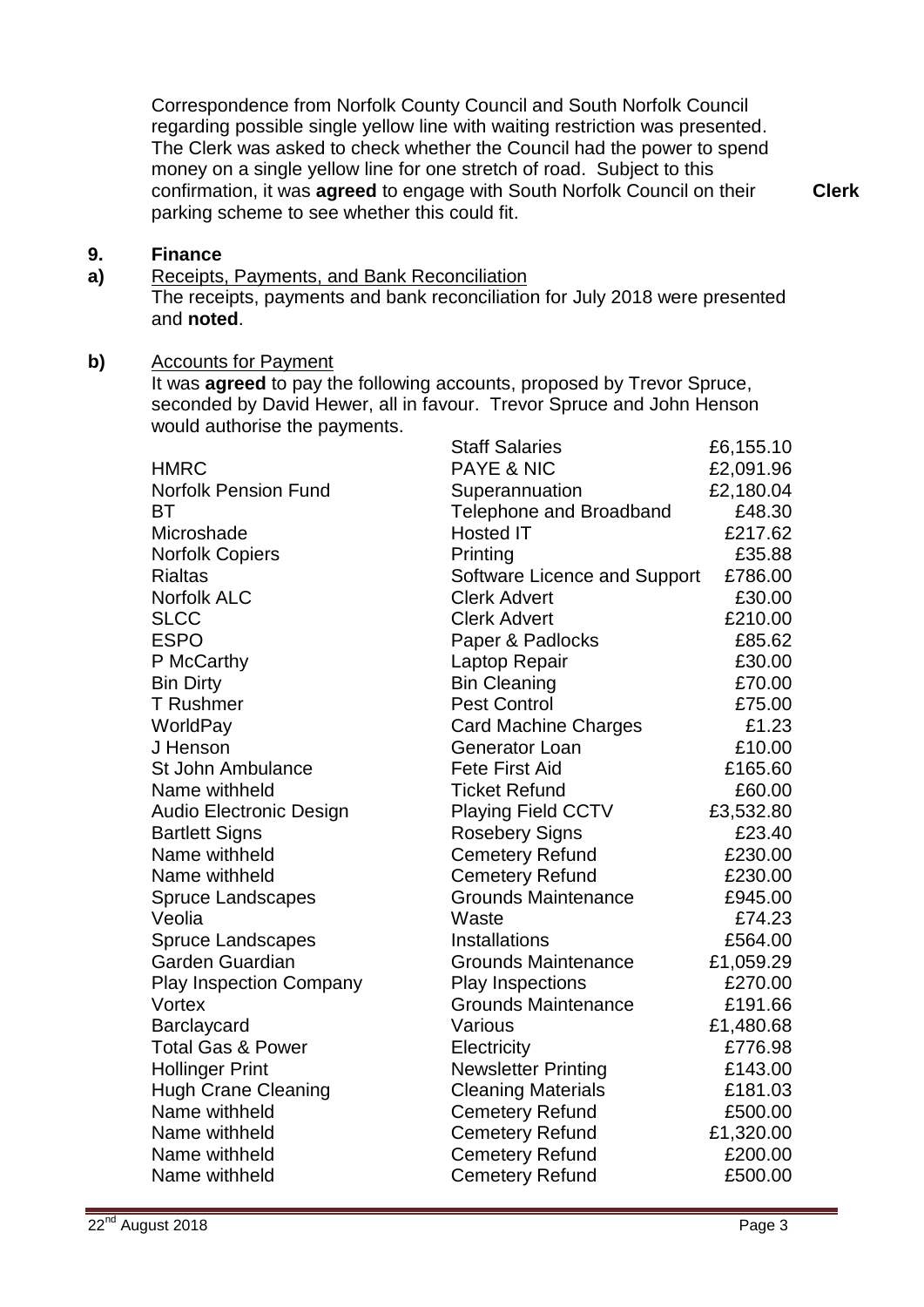| Name withheld | <b>Cemetery Refund</b> | £250.00 |
|---------------|------------------------|---------|
| Name withheld | <b>Cemetery Refund</b> | £250.00 |
| Name withheld | <b>Cemetery Refund</b> | £750.00 |
| C Moore       | Petty Cash Top Up      | £55.79  |
| Name withheld | <b>Cemetery Refund</b> | £660.00 |
| Name withheld | <b>Cemetery Refund</b> | £990.00 |

#### **c)** Fidelity Valuation

The valuation statement was noted.

#### **10. Committees and Advisory Groups**

#### **a)** Neighbourhood Plan Draft Policies

The draft policies were presented. A request was made to change 'surgery' to 'surgeries' in Policy 20. It was suggested that childcare and schools should be included as an additional bullet point in Policy 20 as it was understood that there was a waiting list of 180 pre-school children**.** With these amendments, the draft policies were **agreed**, proposed by Chris Walker, seconded by David Hewer, all in favour. **Clerk**

## **11. Other Matters**

## **a)** Standing Orders Review

The draft standing orders were presented, noting that these were the new updated NALC model. It was confirmed that standing orders applied to public decision making meetings, which was why Advisory Groups were not directly referenced. It was **agreed** to adopt, proposed by John Henson, seconded by David Hewer, all in favour. **Clerk**

### **b)** Equal Opportunities Policy Review

The Clerk presented the policy for review, recommending no changes. It was **agreed** to re-adopt the policy, proposed by David Hewer, seconded by Chris Walker, all in favour. **Clerk**

*Trevor Spruce left the meeting.*

### **c)** Car Park Extension

The Clerk presented three prices received for the works, ranging between £19,000.00 and £27,500.00. It was noted that the Council had budgeted £15,000 for the works. It was **agreed** to appoint Spruce Landscapes at a cost of £19,000.00, proposed by John Henson, seconded by Chris Walker, all in favour. **Clerk**

### **d)** Play Equipment Inspections

The play area inspections were noted, and it was **agreed** to commission the minor works at a cost of £360.00, proposed by John Henson, seconded by Chris Walker, all in favour. **Clerk**

*Trevor Spruce returned to the meeting.*

## **e)** Decorating Football Pavilion

The Clerk noted that following the works to install the heating in the Pavilion, the lounge area needed redecorating, and suggested that the whole Pavilion